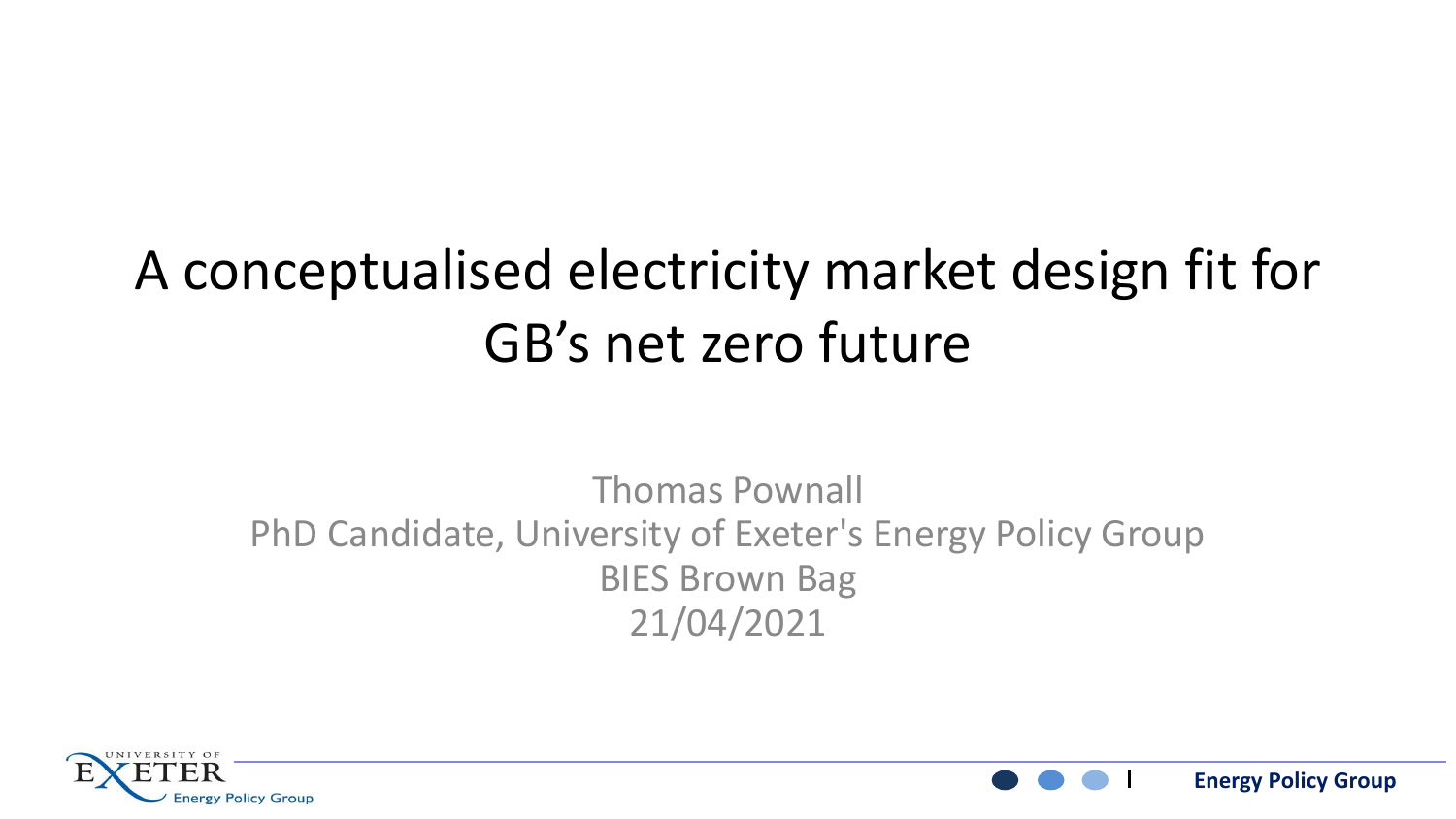### Contents

- The electricity market design
	- What it is
	- Why it needs to evolve
	- Why it is important in the context of net zero
- Exploration of the 'Distribution Gap', raising constraint costs and lacking regional differences
- The proposed electricity market design
- Next steps



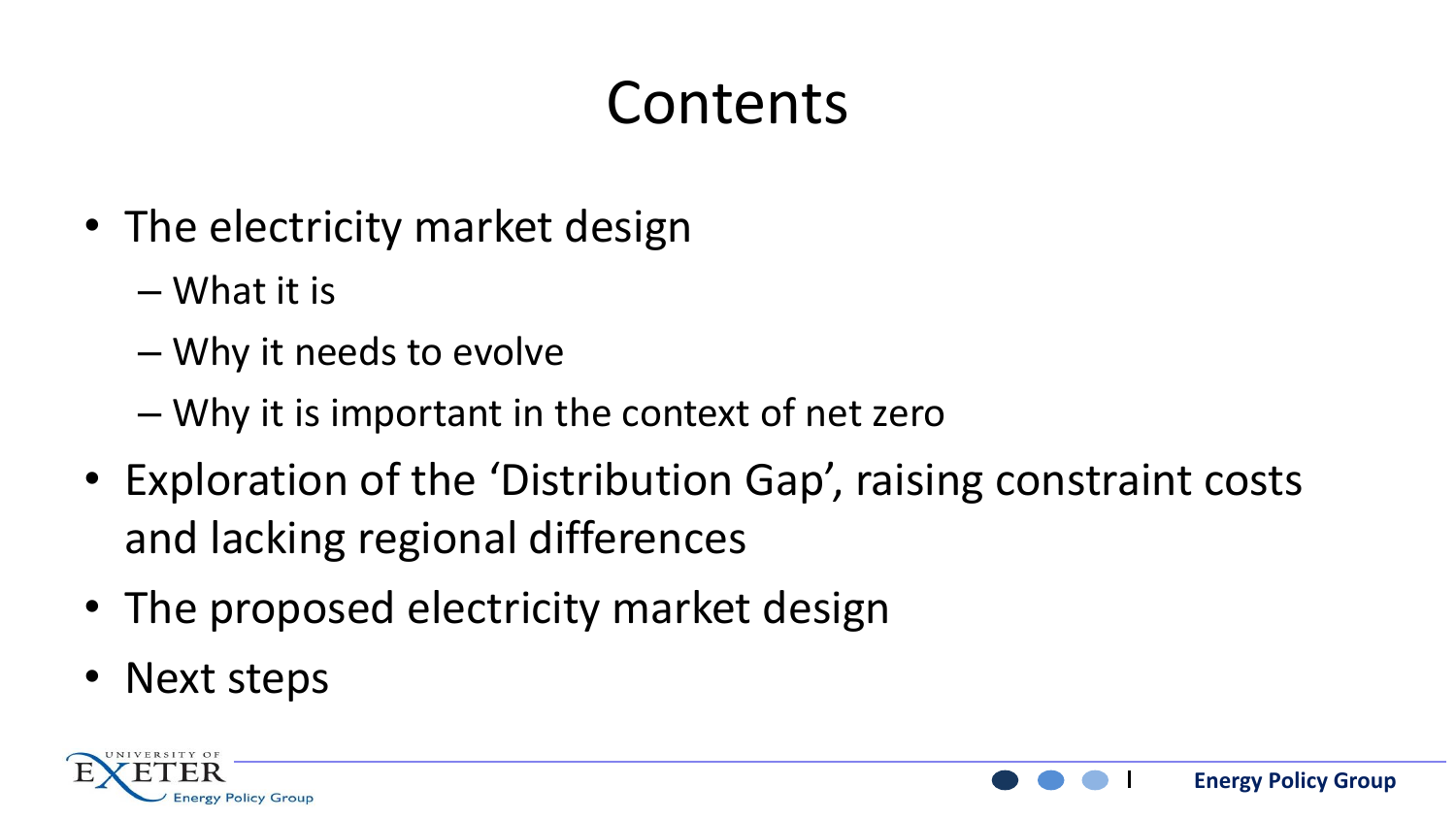#### What is the market design?

*"Market design is the 'rulebook' for energy market players. The rules establish the general principles and technical details on energy market participation, as well as specify rights and responsibilities among market participants.* 

*'Market design' is the 'software' on which our energy markets run, while the energy infrastructure is the 'hardware'."*



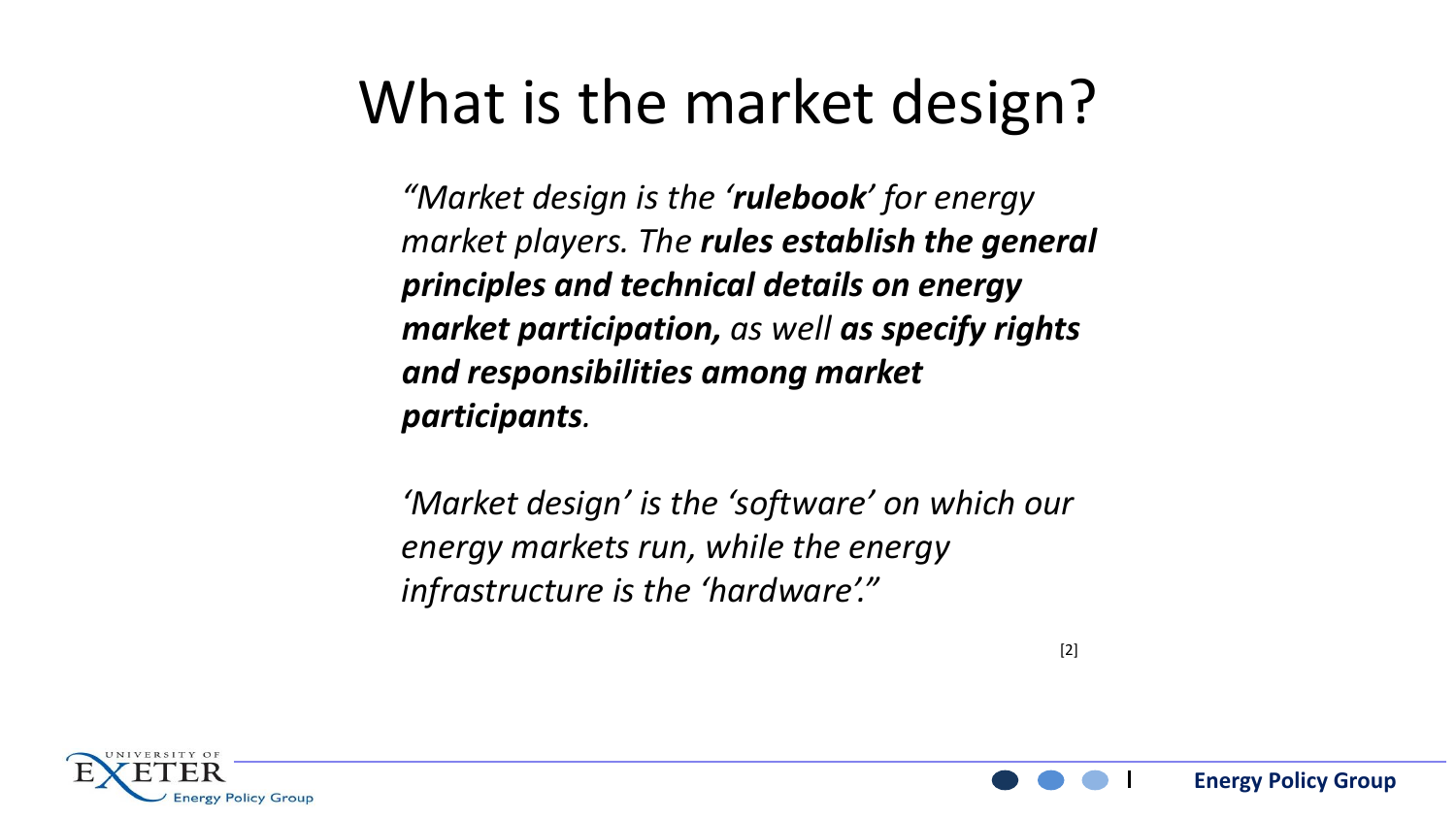# The electricity market design needs to evolve

- Different system operation
- Reaching net zero
- Changing system characteristics
- New market participants i.e. the demand side
- Zero-carbon flexibility



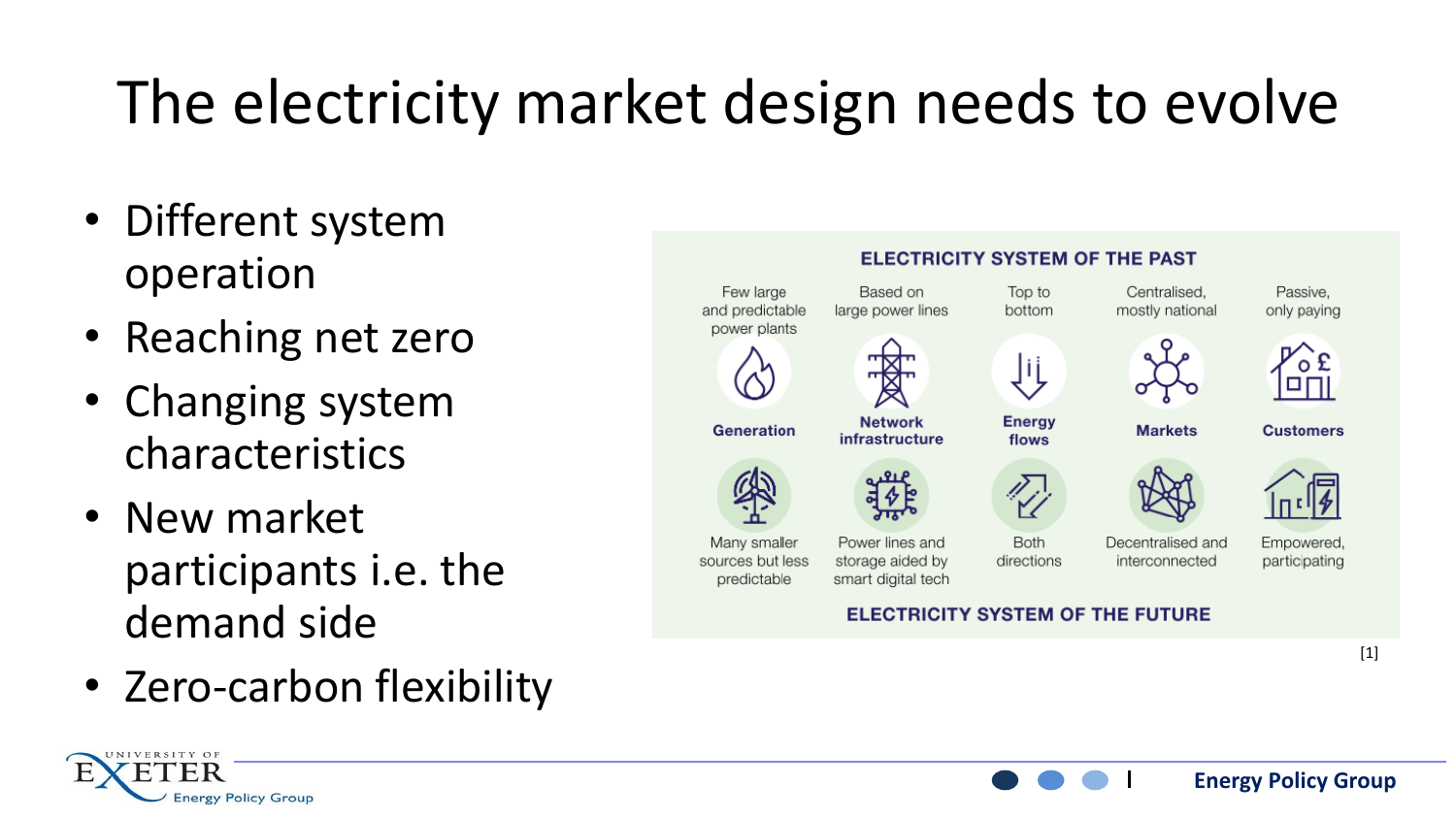# Why is market design important?

- Facilitating key objectives:
	- Security of supply
	- Long term investment
	- Efficient dispatch
	- NEW: net zero
- New opportunities in how we achieve these objectives
- Value setting transition pathway

| <b>Market</b>                                           | <b>Value (2019)</b>           | Size (2019)      |                        | Carbon intensity <sup>5</sup>                                  |
|---------------------------------------------------------|-------------------------------|------------------|------------------------|----------------------------------------------------------------|
| Balancing mechanism <sup>1</sup>                        | £590m                         | $Abs.$ :<br>Net: | 20,000 GWh<br>630 GWh  | Fossil fuels >99% of turn up                                   |
| <b>Short Term Operating Reserve</b><br>(excl. spin gen) | £50 <sub>m</sub>              |                  | 2,000 GWh              | >99% fossil fuel contracts                                     |
| Fast reserve                                            | £90 <sub>m</sub>              |                  | 220 GWh                | 85% fossil fuel contracts                                      |
| Firm Frequency Response                                 | £40m                          |                  | 3.250 GWh <sup>4</sup> | 20% fossil fuel contracts                                      |
| <b>Mandatory Frequency</b><br>Response                  | £30m                          |                  | 2,500 GWh <sup>4</sup> | Large units only. Will be primarily<br>fossil fuel generation. |
| Capacity market (delivery<br>2021/22)                   | £500m<br>(but varies by year) |                  | 55GW (de-rated)        | 70% fossil fuel contracts                                      |
| <b>DNO</b> tenders                                      | £1.5 $m$                      |                  | c.850MW (MWh unknown)  | >80% fossil fuel contracts                                     |
| Wholesale market                                        | £13,000 $m3$                  |                  | 219,000 GWh            | $\sim$ 40% fossil fuel generation                              |

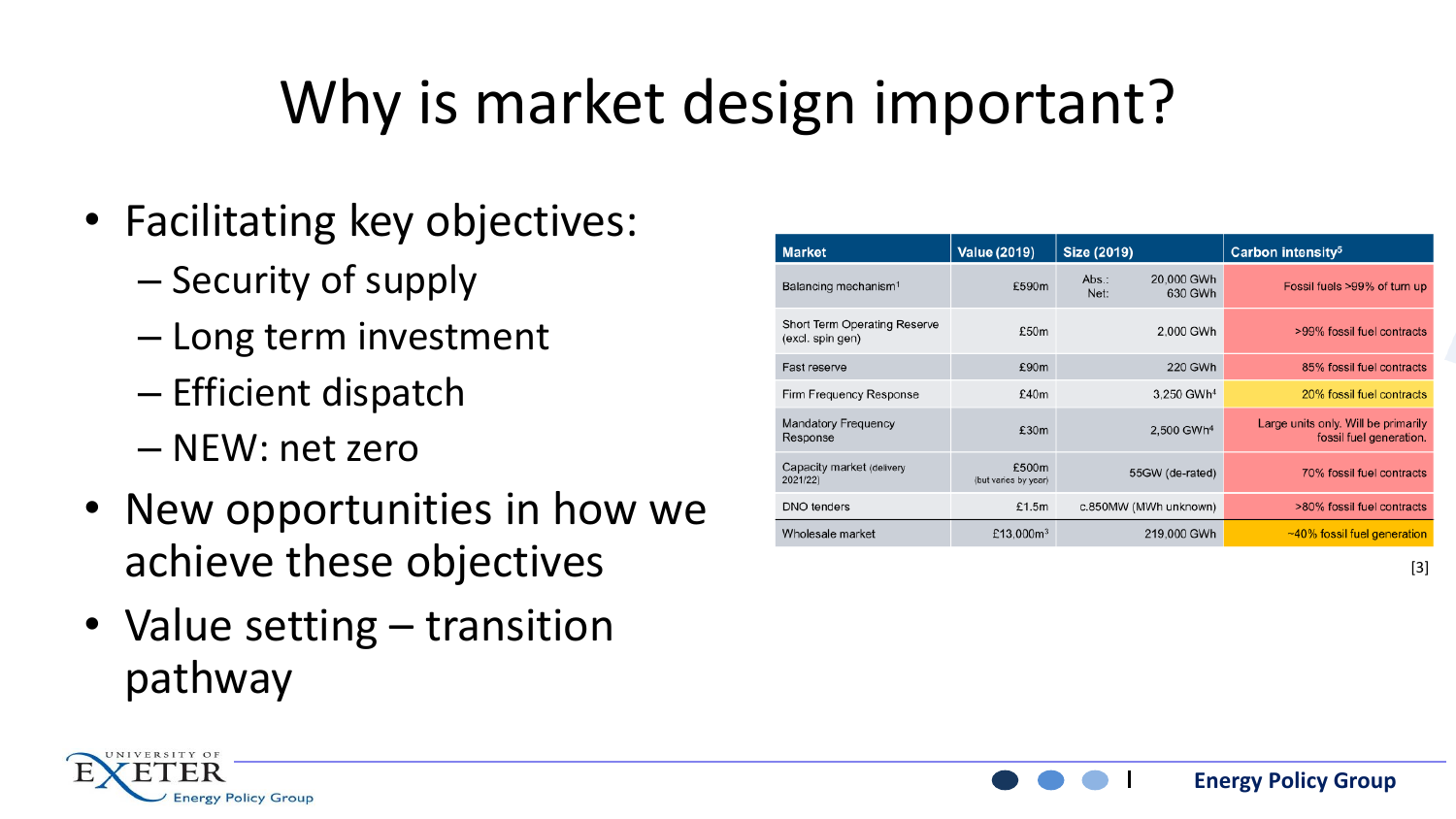# COVID-19: glimpse into the future

- Trends in generation and demand reflective 2025-2030 GB electricity system:
	- High levels of variable generation
	- Reduced levels of demand
	- Reduced output from traditional generators





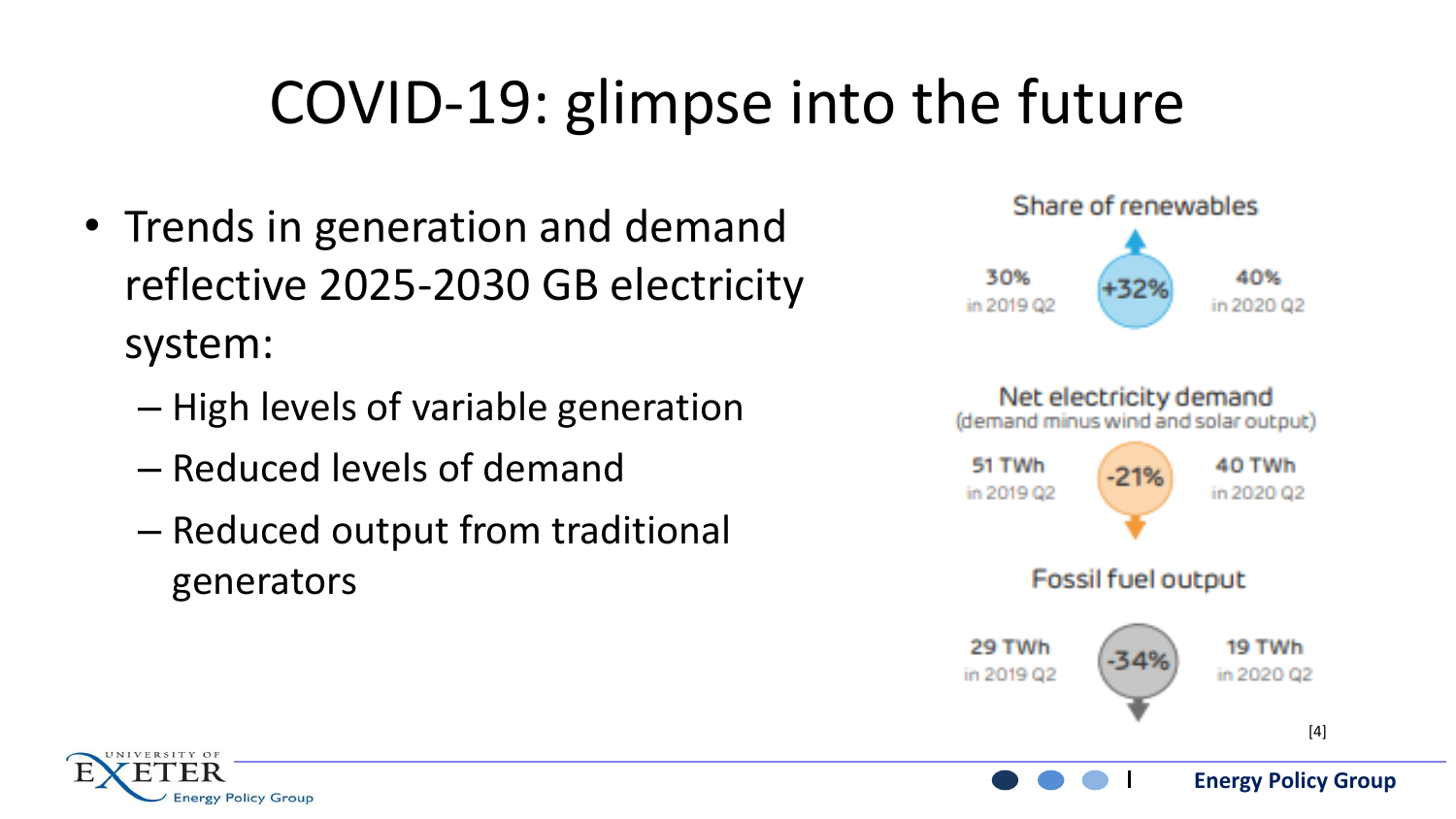## The distribution gap

- Skewed economics:
	- Favouring transmission connected technologies
	- Distributed energy resources currently have limited means of capturing their system value – i.e. the distribution gap – despite being able to provide it



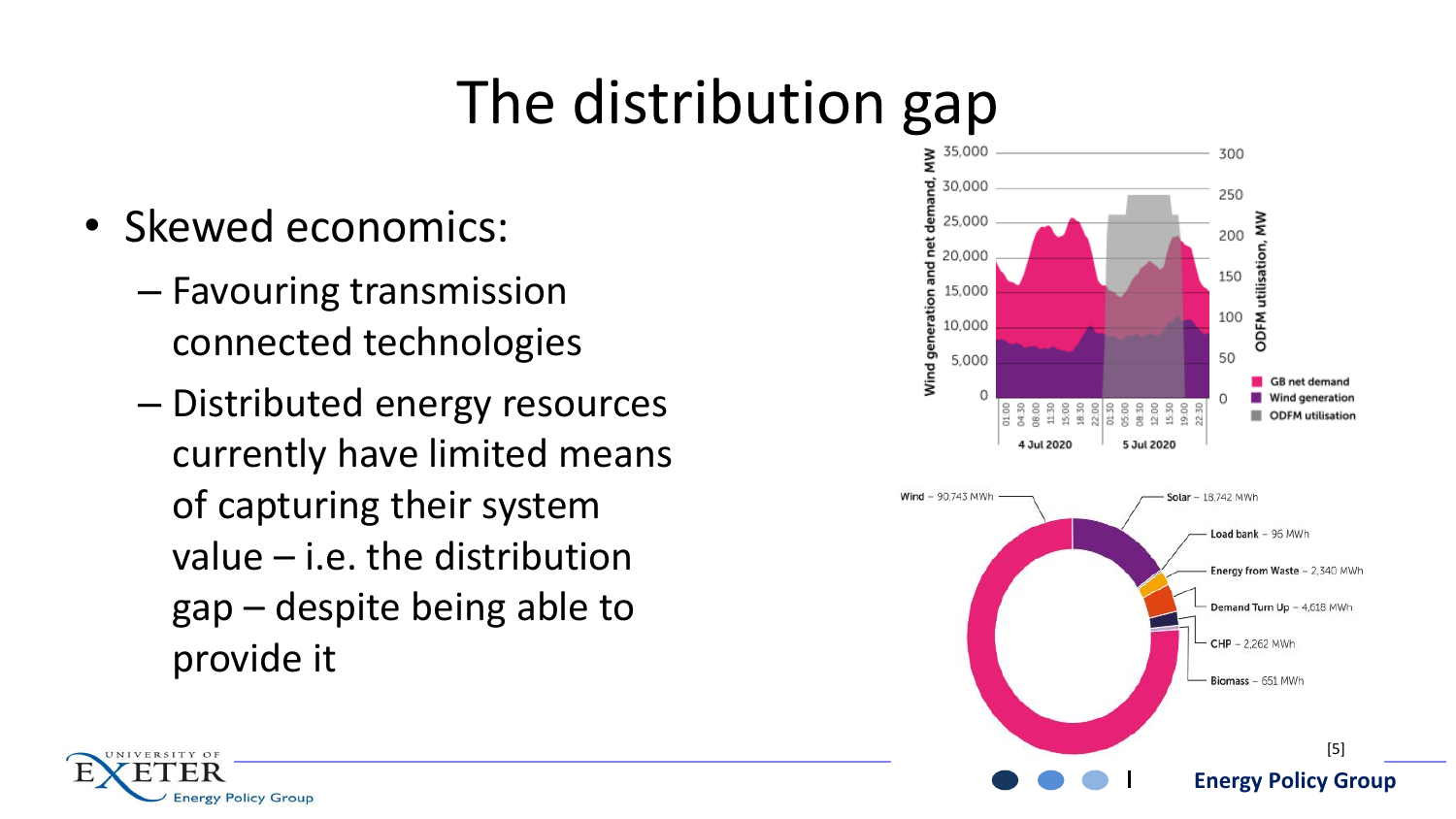#### Constraint costs and regional differences

- GB operating on a national pricing scheme
	- Trading as one unconstrained zone
- Provides very few locational signals
- Rising constraint costs within GB



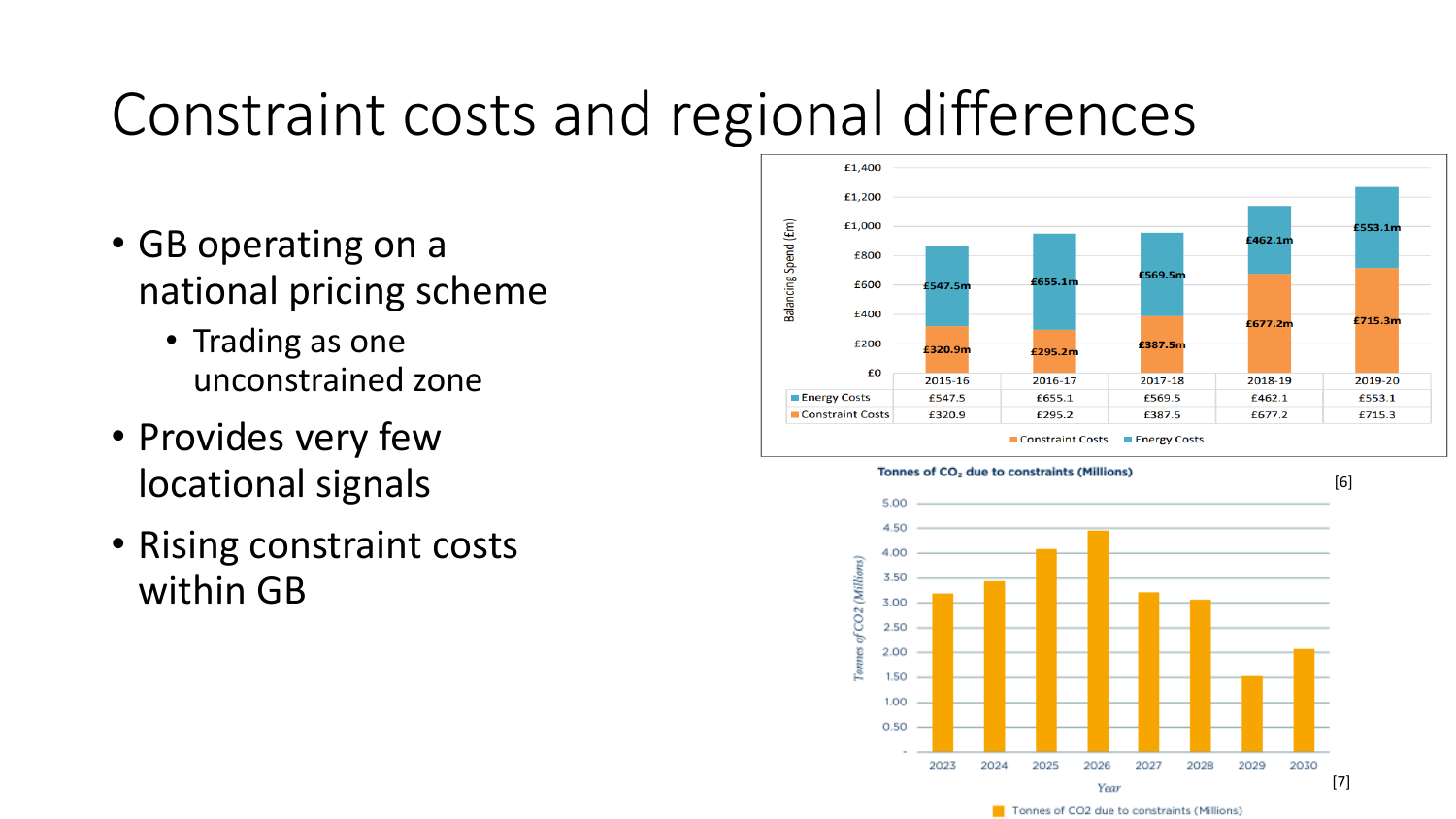### The proposed market design

- 5 goals for market re-design identified within the literature:
	- **Goal 1**: As renewables become the dominant player within the markets, the market design should be designed around their characteristics
	- **Goal 2**: Promote services required in an increased variable grid i.e. flexibility
	- **Goal 2a**: Promote market conditions which provide investment signals
	- **Goal 3**: Promote the revealing of regional geographies
	- **Goal 4**: Open markets up to all technologies and services, regardless of their size or location on the network

**Energy Policy Group**

– **Goal 5**: Promote a liquid, competitive set of markets

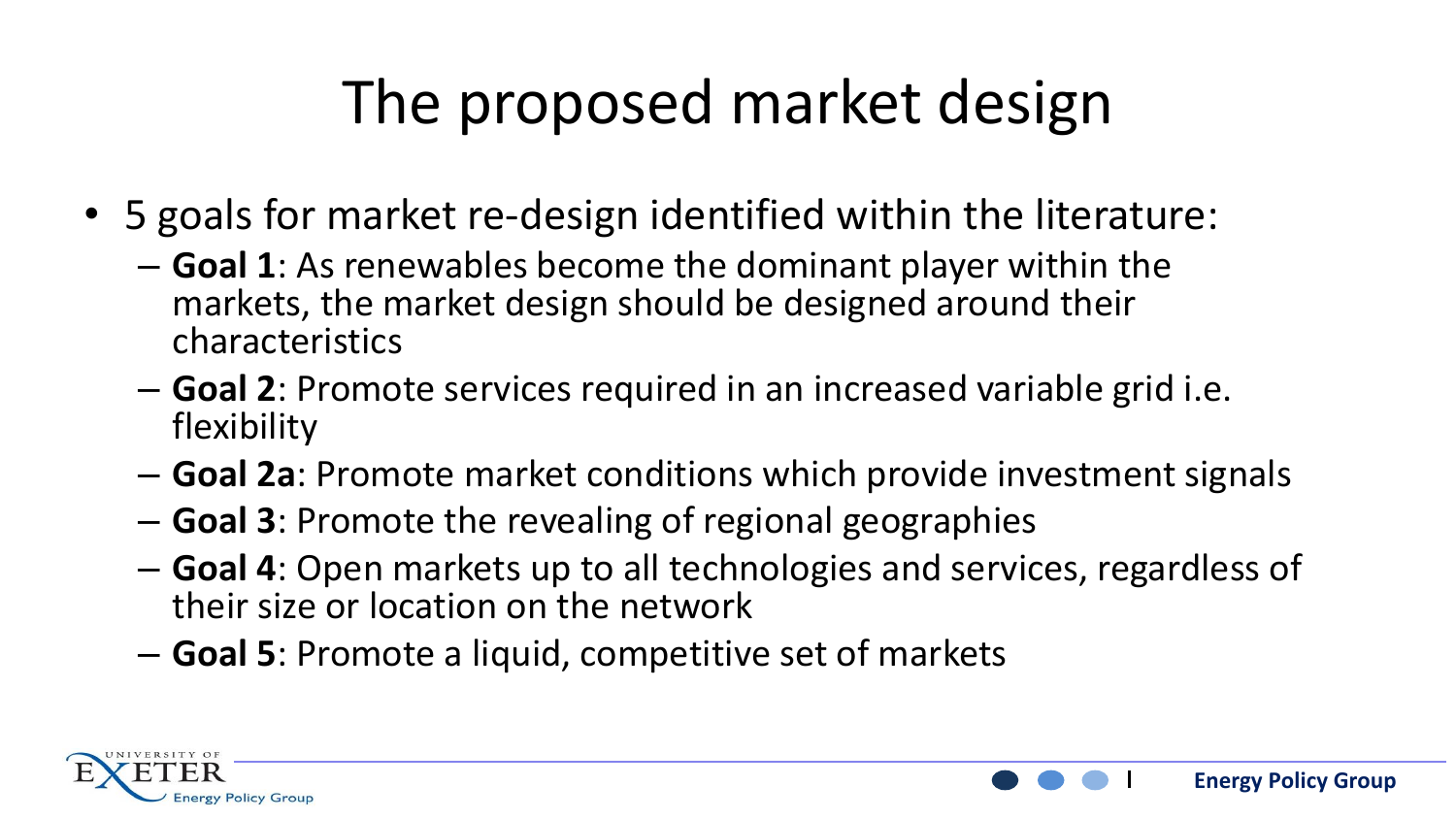# Key differences in my design

- Markets located on the Distribution network (slide 12)
- Local coordinating and balancing markets located at the GSP (Tx-Dx interface) (slide 13)
	- Pay as clear pool
	- Two markets: Priority dispatch for renewables and flexibility markets as a residual top up
- Evolution of Distribution Network Operator to facilitate local balancing and a local ancillary market at each GSP (slide 13)
- National markets reflect the structure of market set up at the GSP (slide 13 and 14)

- Two gate closures (slide 15)
	- Local first

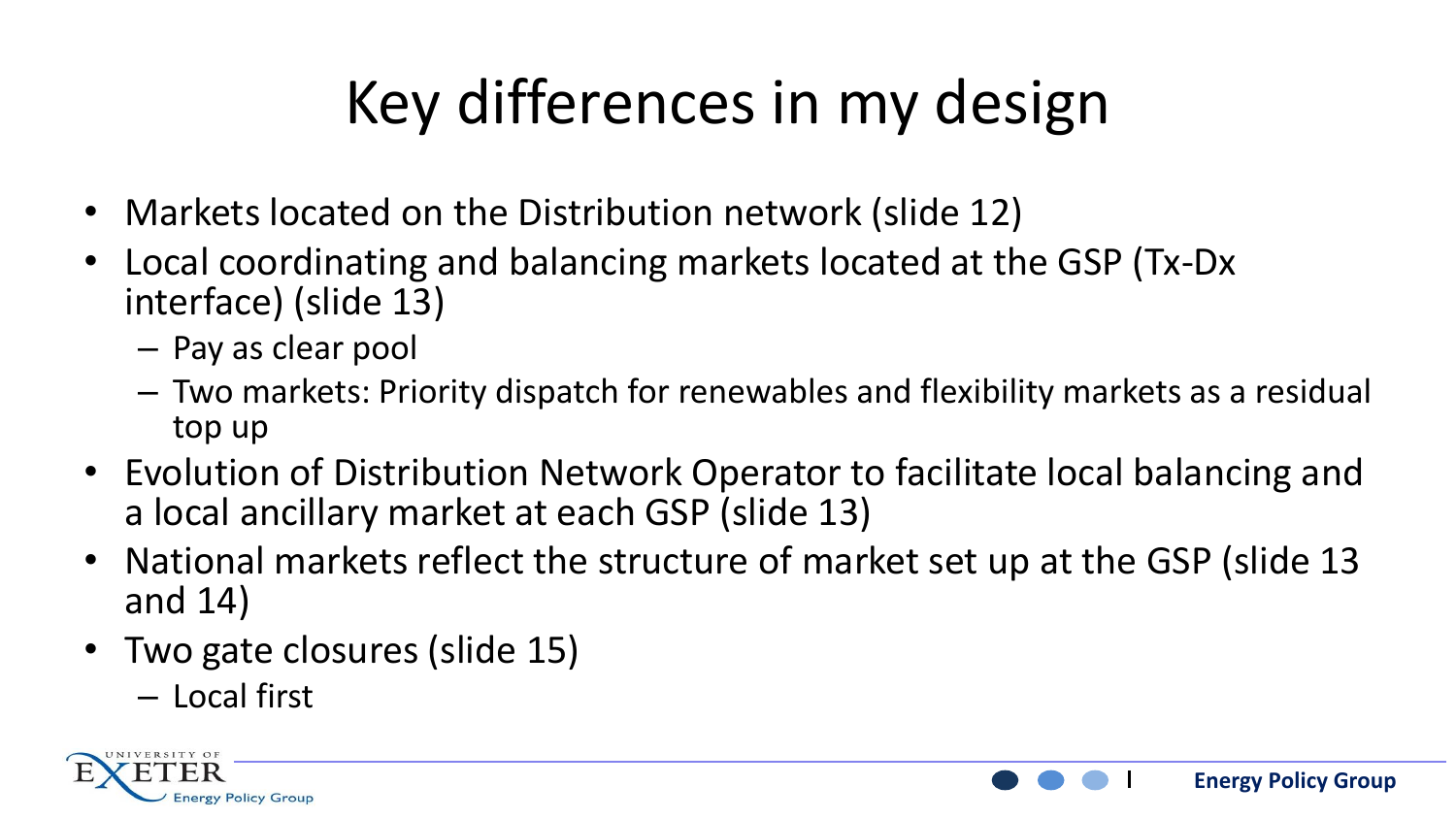# The proposed market design





UNIVERSITY OF

'ER

**Energy Policy Group** 

E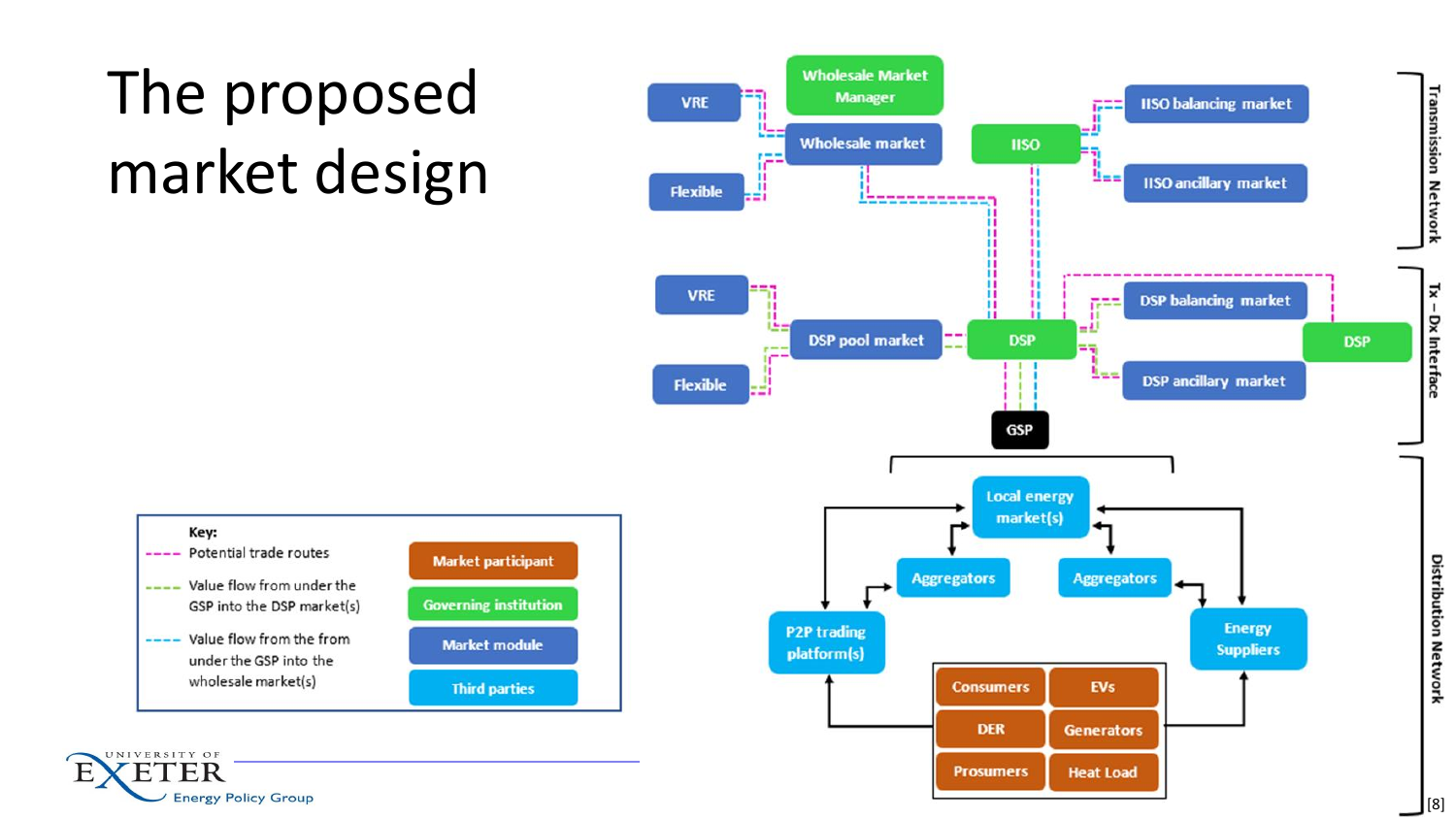### Local trading on distribution network

- Emergence of new market participants
- Freedom to trade within Grid Supply Point

**Energy Policy Group** 

E



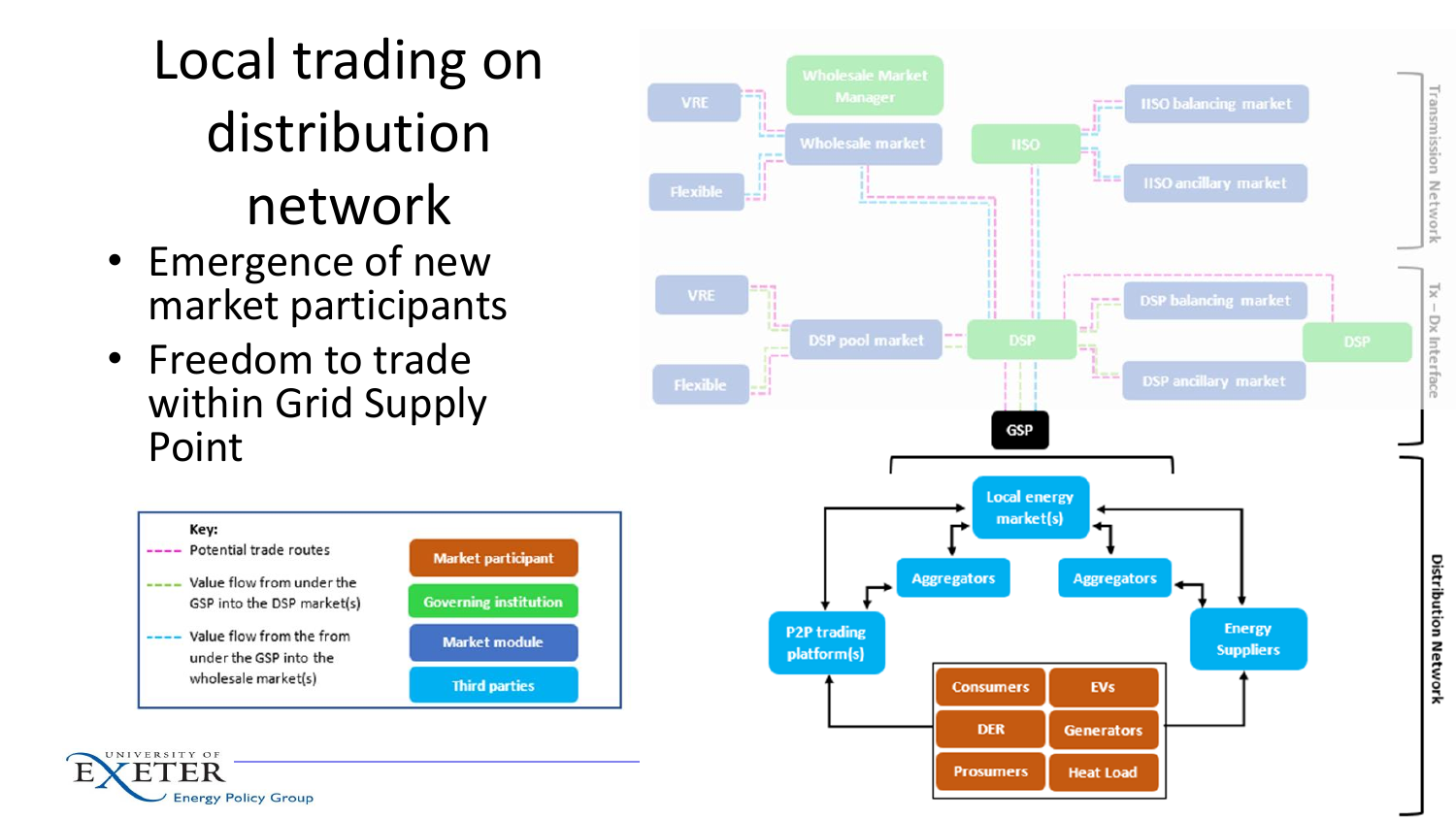### local balancing and coordinating market

- Located at each of the transmissiondistribution connections
- Operated by the DNO evolution



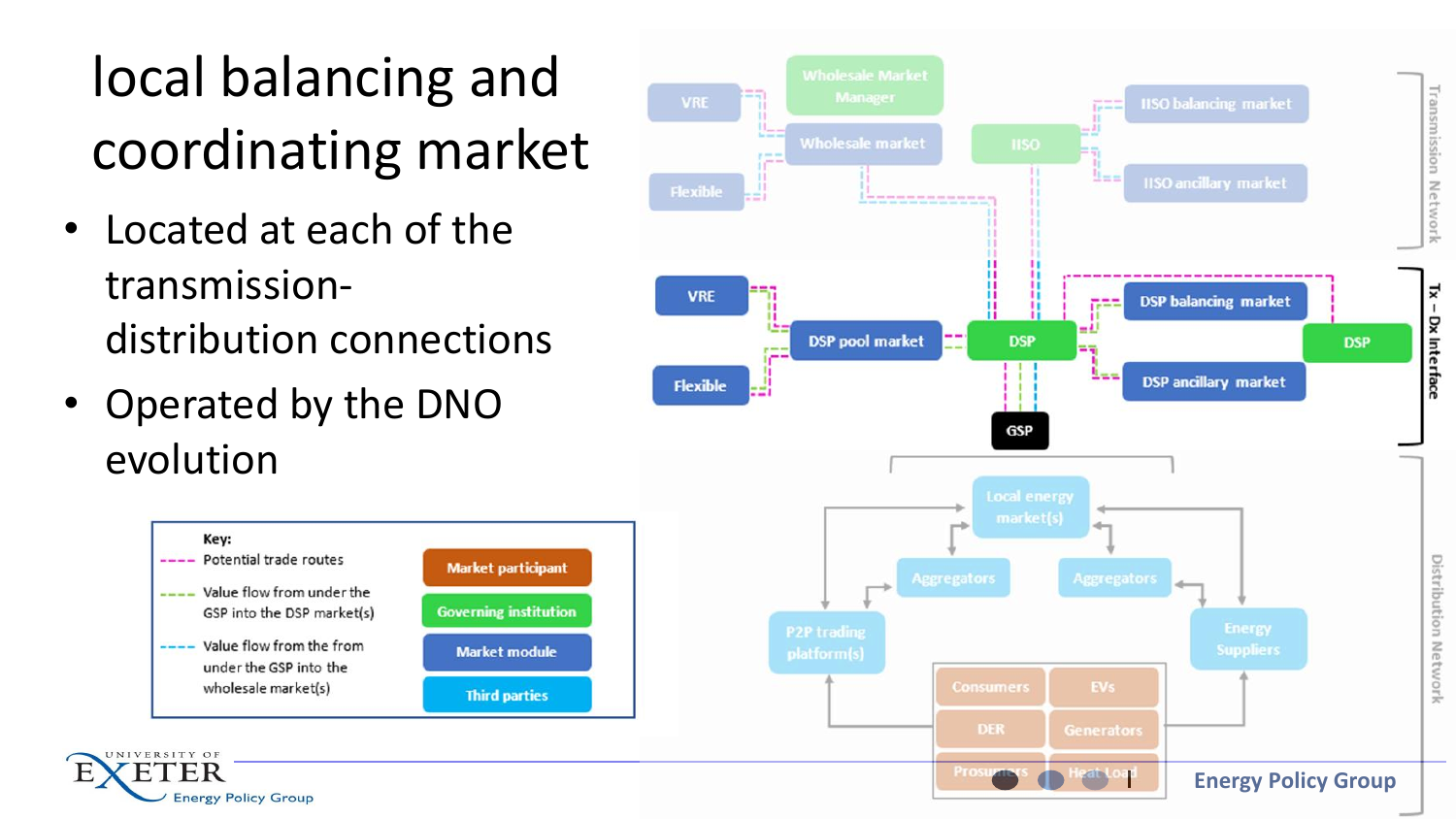Links between national and local markets

• Similar to the marketplaces located on the transmissiondistribution interfaces



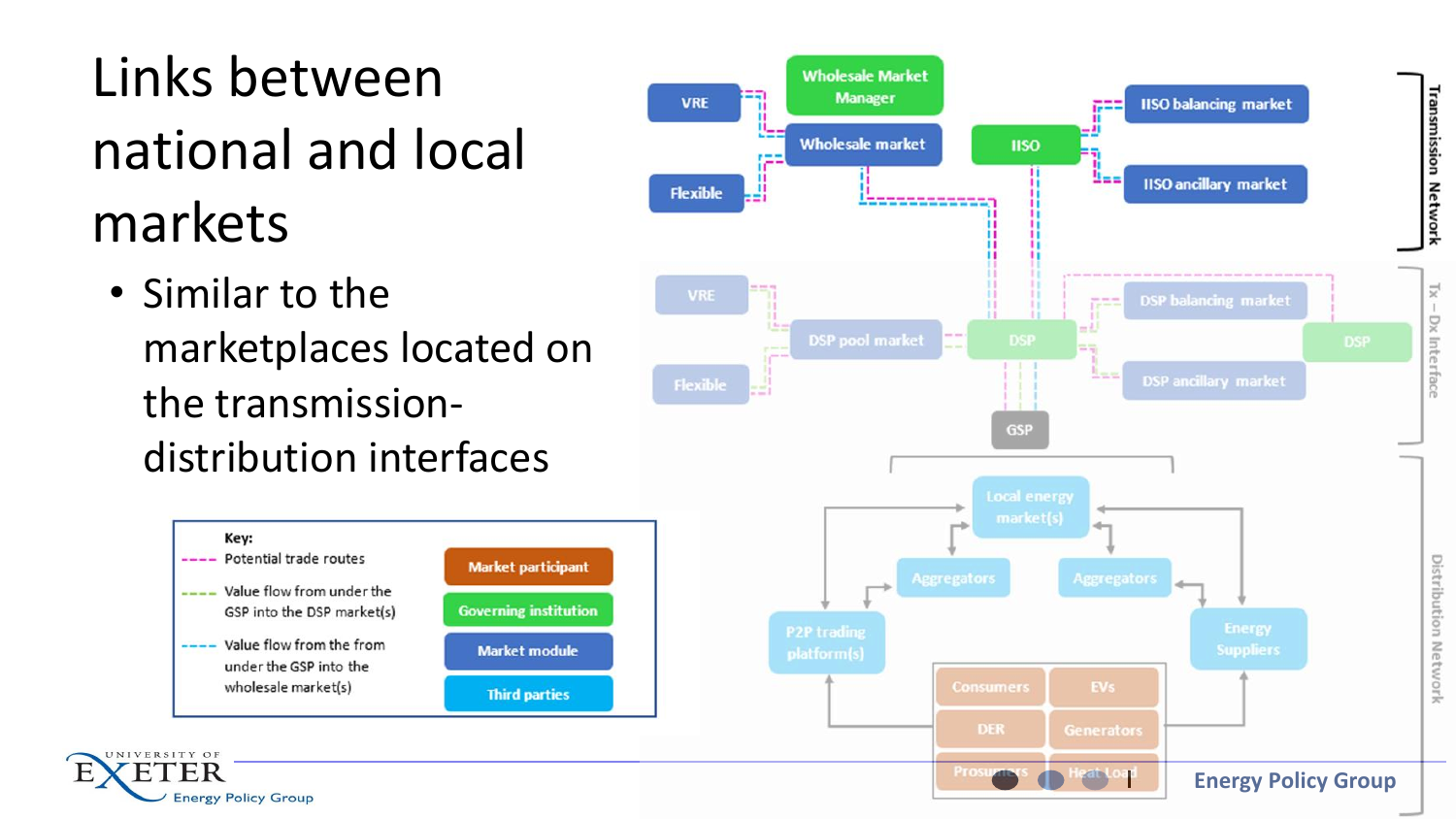#### Gate closure change

- Two gate closure periods
	- First gate closure for the distribution networks
	- Second for the overall network
- Allowing for oversight of the entire network



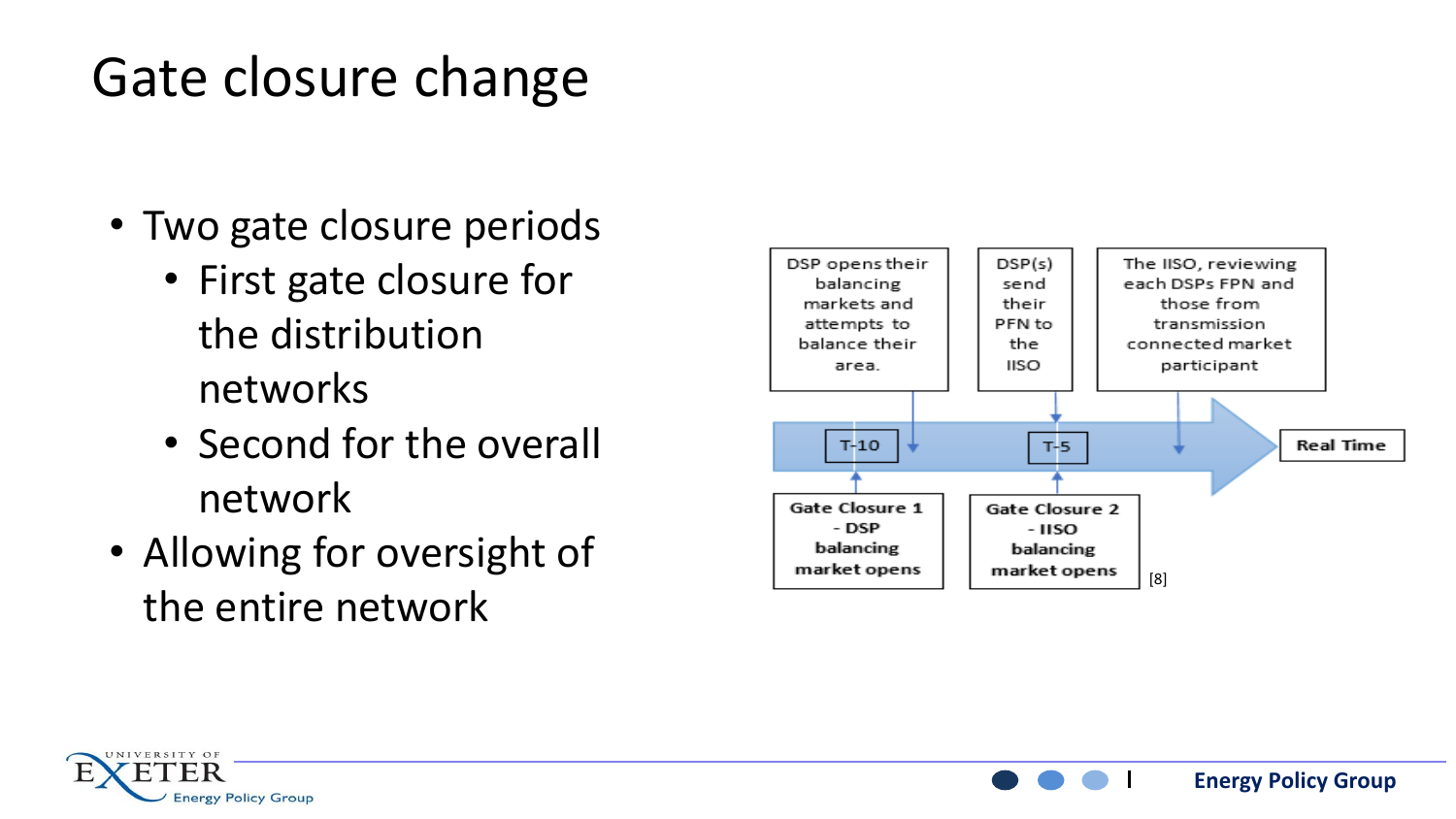Recap on differences addressing aforementioned concerns with the electricity market design

- Several elements of electricity market re-design proposed
	- Foundation for most elements currently under consideration i.e., the recent Energy White Paper and local balancing
- Filling the distribution gap
	- New routes to market on the distribution network
	- Standardisation of products across the local and national markets

- Reducing network constraints
	- Regional markets which reflect network constraints
	- Local matching

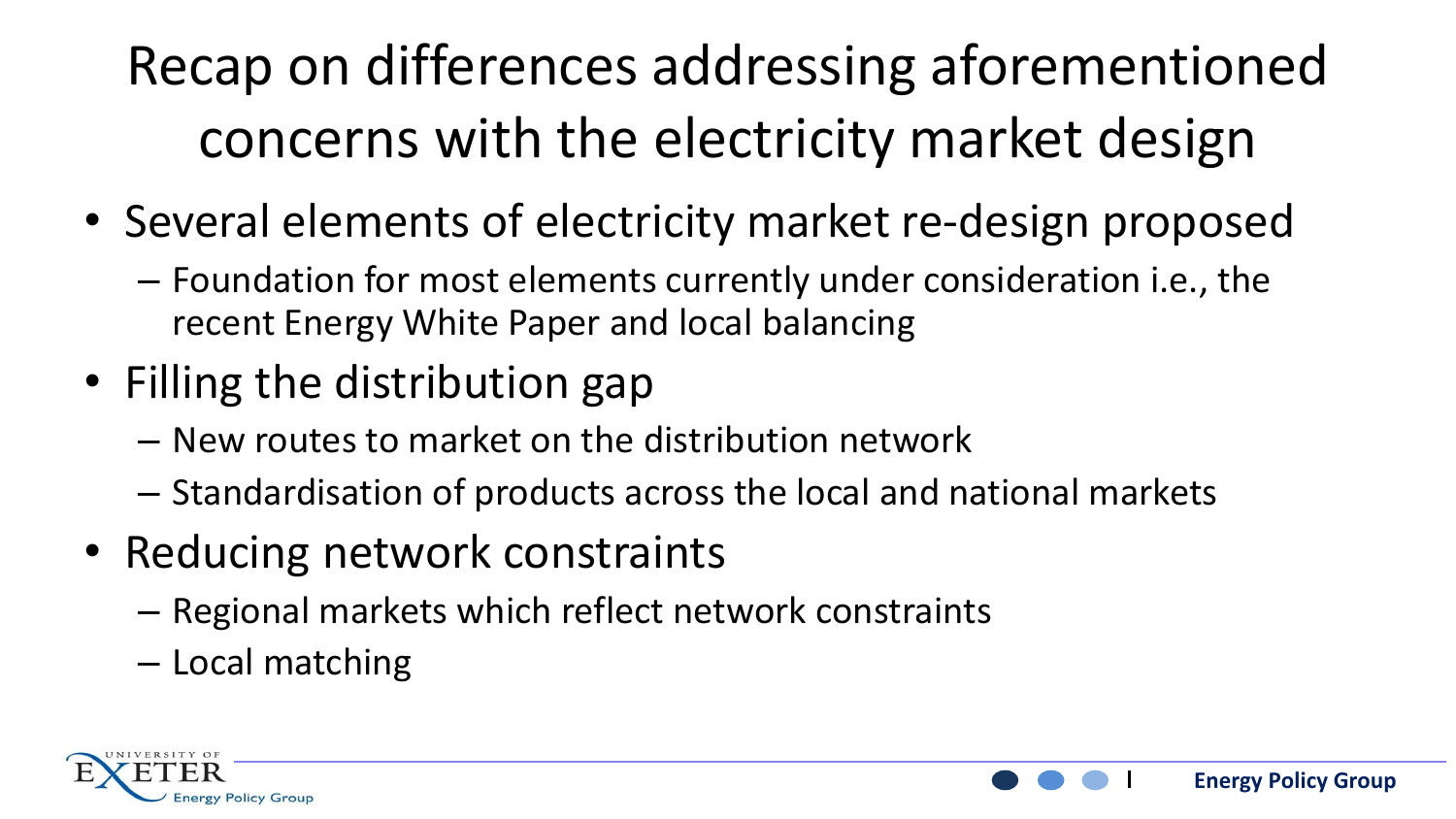#### Next steps

• Requirement of long term vision from BEIS and Ofgem

"Whilst we need to begin to consider the longer-term market design for the delivery of net zero, we are not imminently embarking on a major restructure of our market framework" BEIS. Enabling a High Renewable, Net Zero Electricity System: Call for Evidence 2020.

"The Government should develop a clear long-term strategy as soon as possible, and certainly before 2025, on market design for a fully decarbonised electricity system." Committee on Climate Change. Policies for the Sixth Carbon Budget and Net Zero 2020.

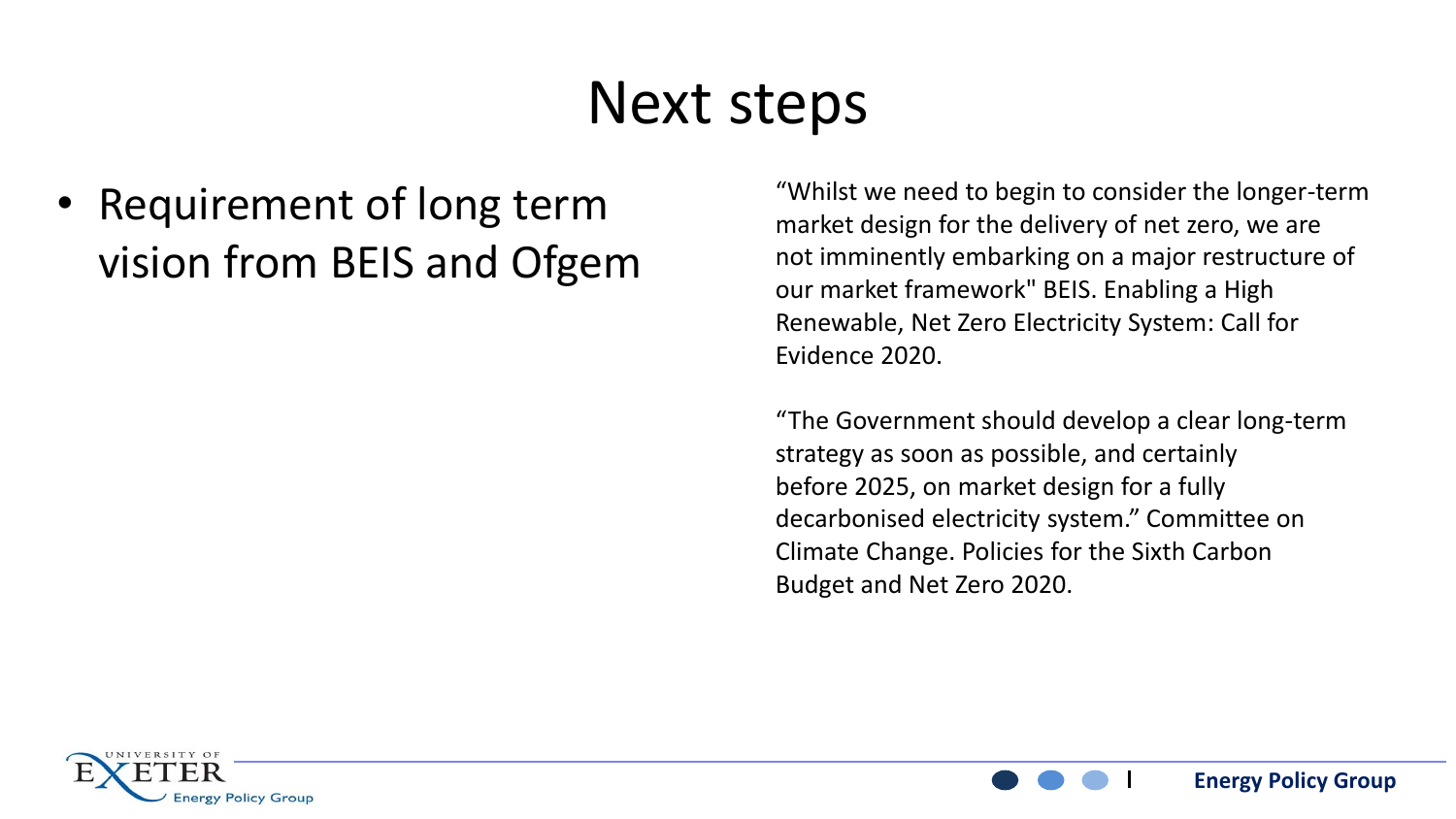### Thank you for listening

- Paper:<https://www.mdpi.com/1996-1073/14/4/1124>
- Email: [t.pownall@exeter.ac.uk](mailto:t.pownall@exeter.ac.uk)



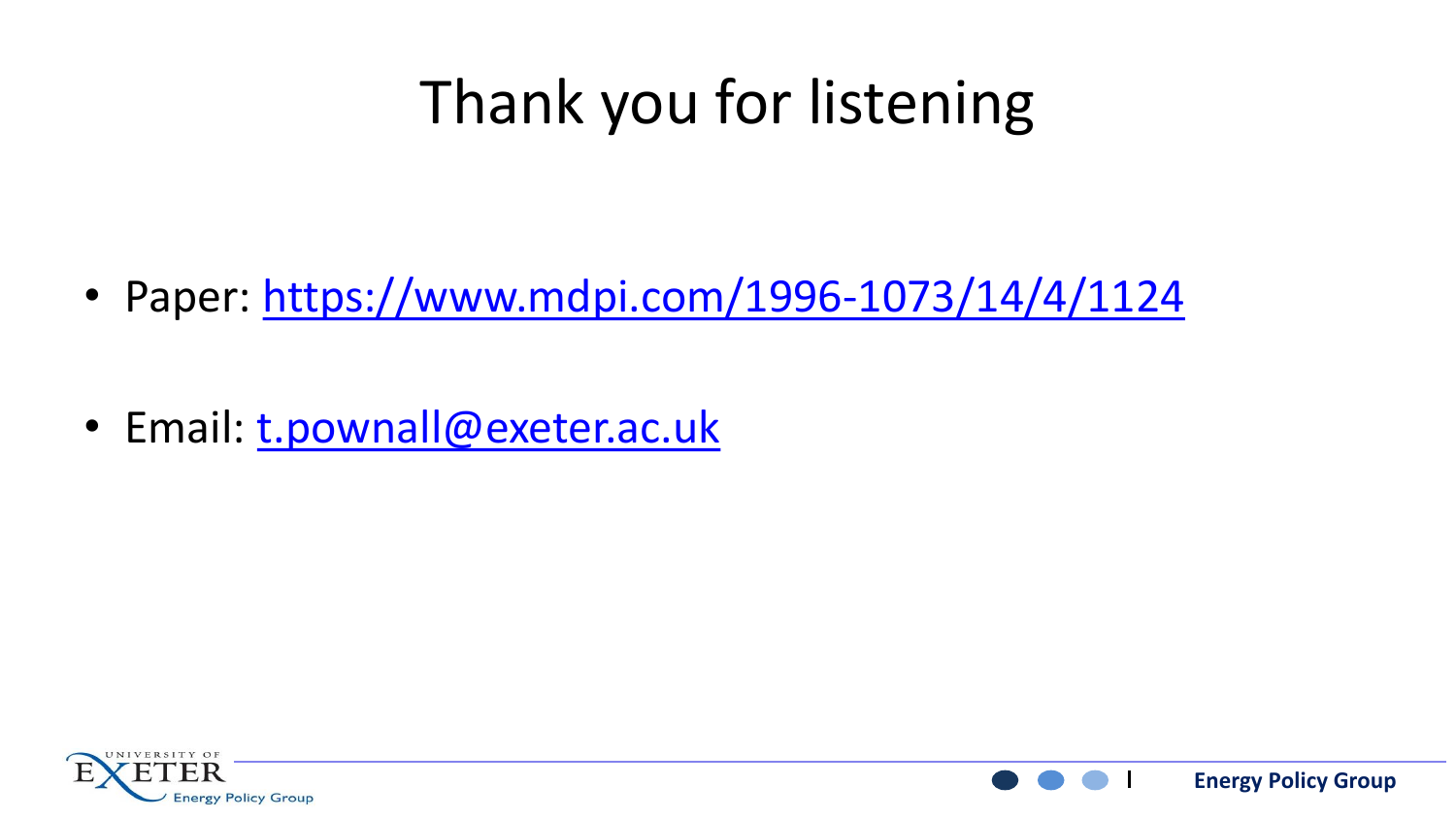### References

- [1] HM Government. Powering our Net Zero Future. 2020.
- [2] European Commission. Clean energy for all New electricity market design: a fair deal for consumers 2016.
- [3] BEIS. Carbon in Flexibility Markets Workshop 2020.
- [4] Drax. Electric Insights Quarterly (Q2 2020). 2020.
- [5] National Grid ESO. Power Responsive: Annual Report 2020 2021.
- [6] Ofgem. Review of GB energy system operation 2021.
- LCP. The need for new network infrastructure 2020:1–5.
- [8] Pownall T, Soutar I, Mitchell C. Re-designing GB's electricity market design: Recognising the value of distributed energy resources. Energies 2021;14.



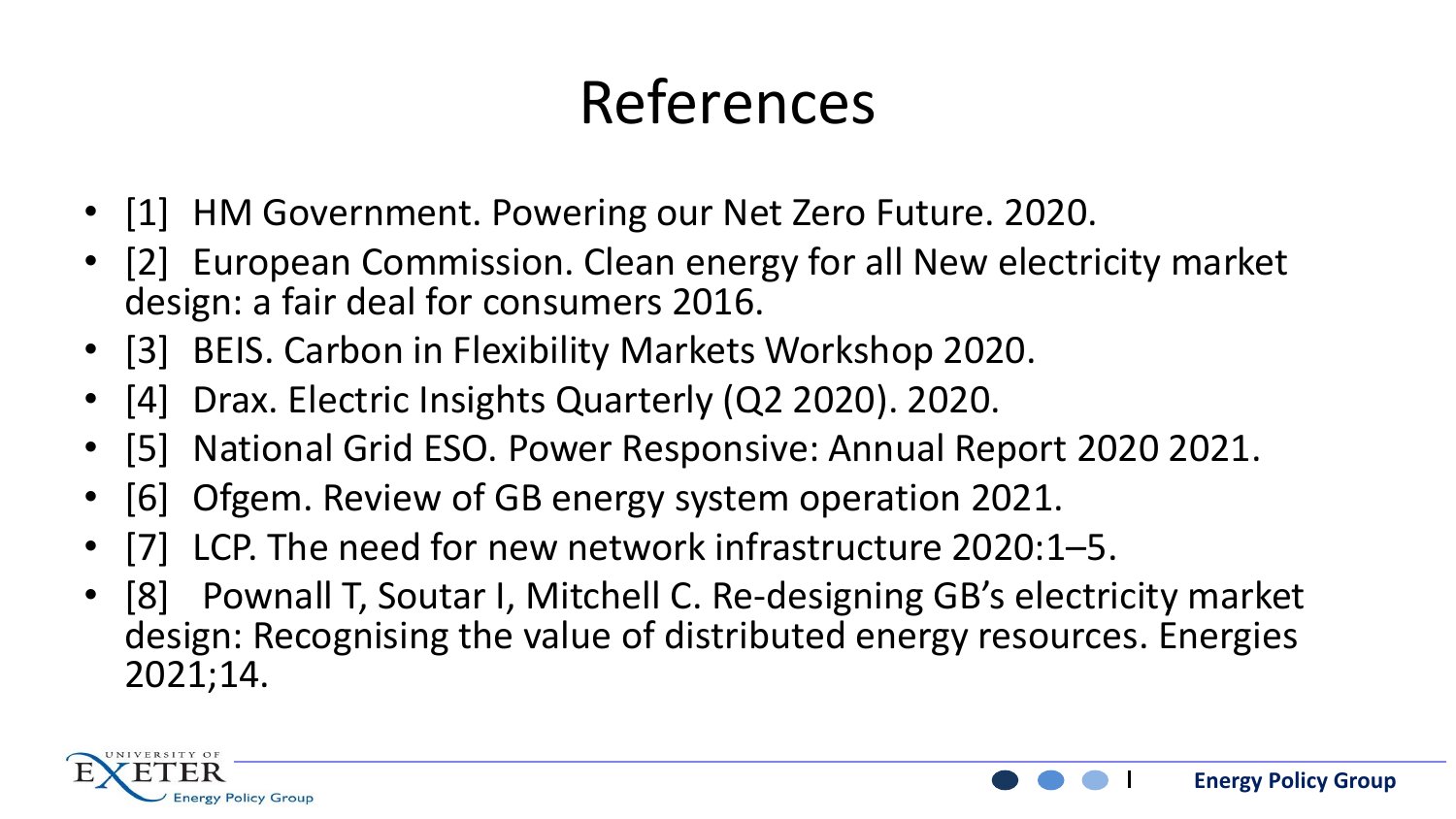#### Slide pack



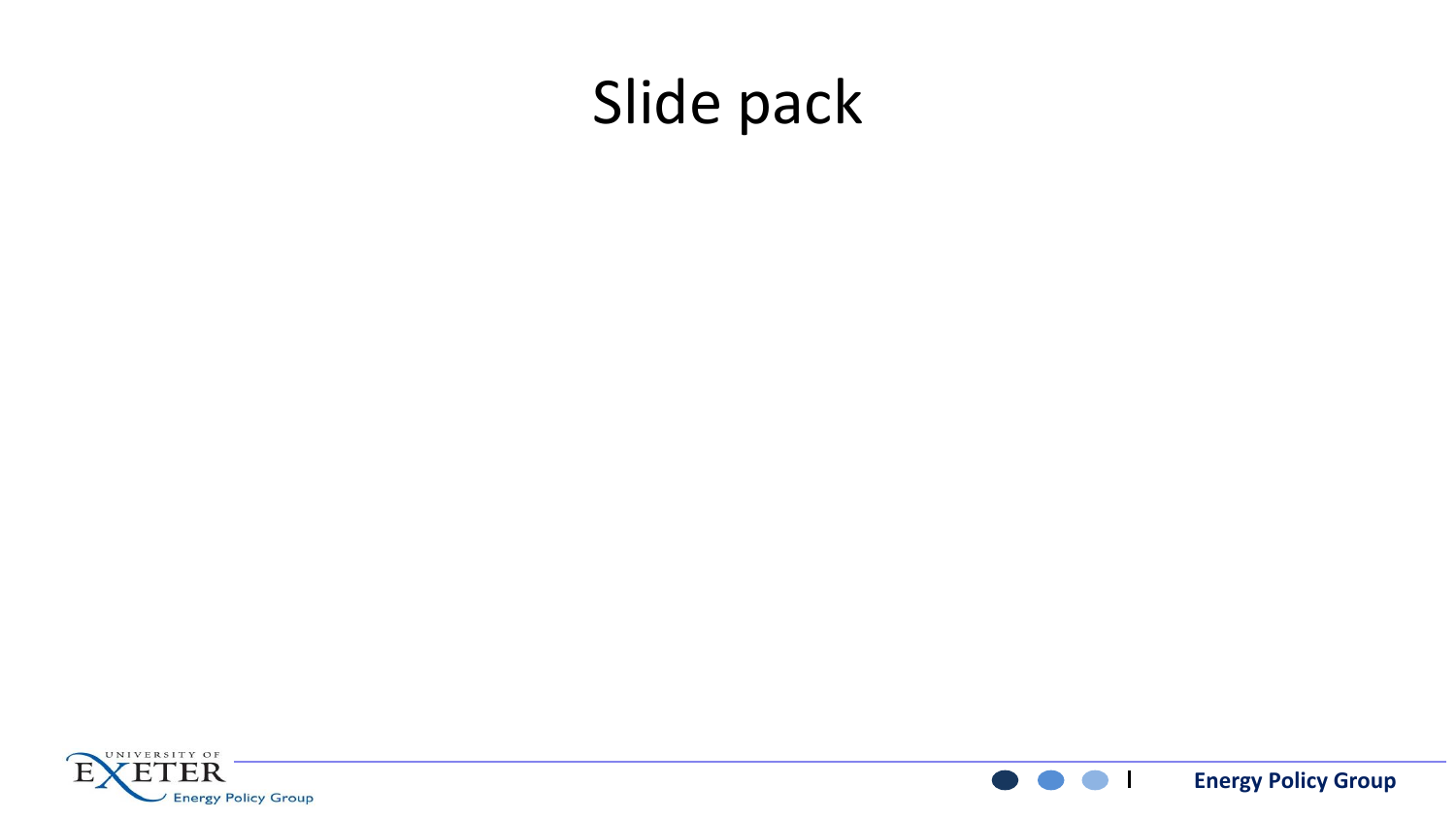#### Participant issues



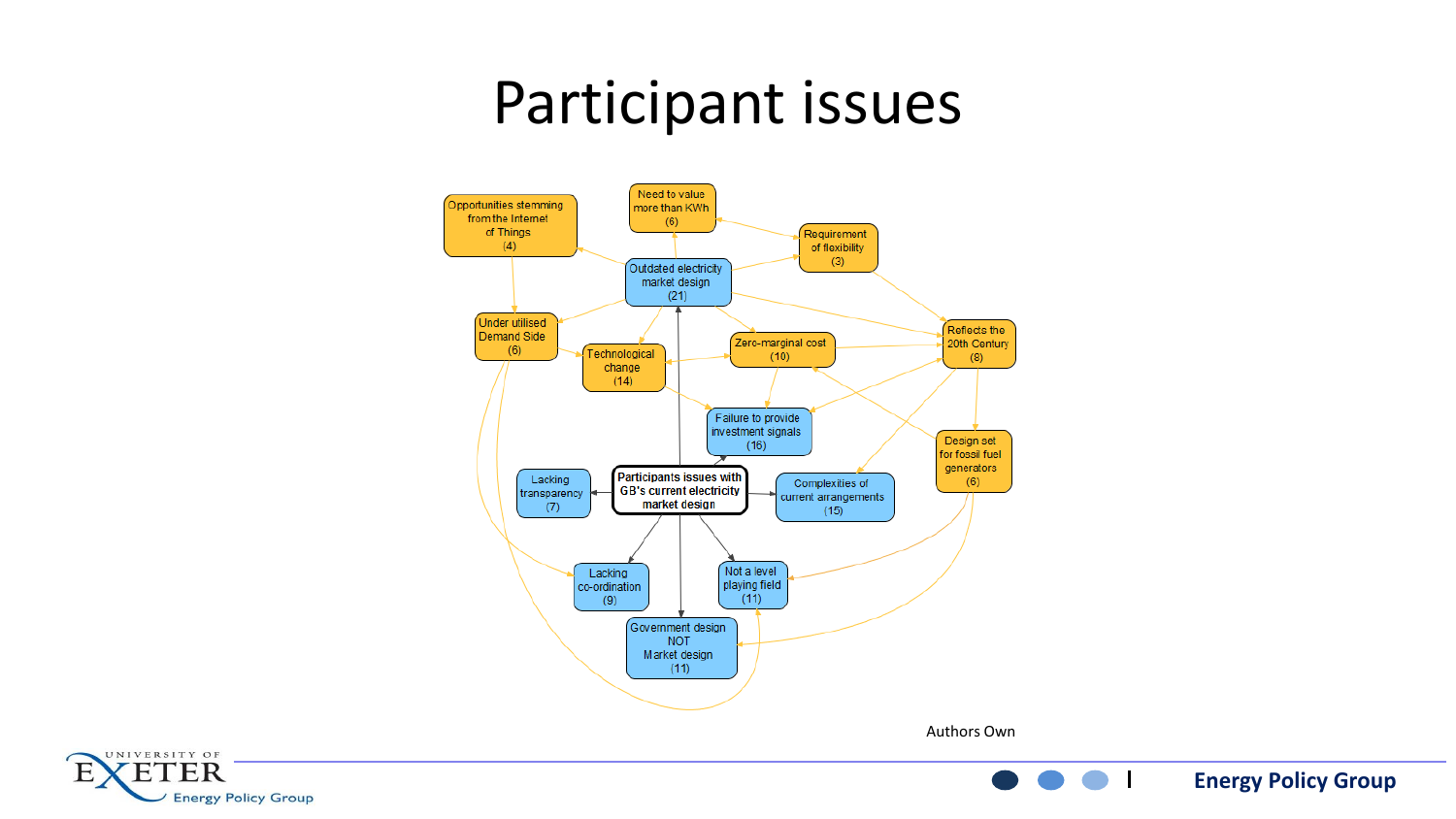#### Nodal pricing in the west country



Figure 7 - Average LMP over SW England for current capacity

Figure 9 - Average LMP over SW England for future capacity

**Energy Policy Group**

Edmunds C, Bukhsh WA, Gill S, Galloway S. Locational marginal price variability at distribution level: A regional study. 2018 IEEE PES Innov. Smart Grid Technol. Conf. Eur., 2018. doi:10.1109/ISGTEurope.2018.8571664.

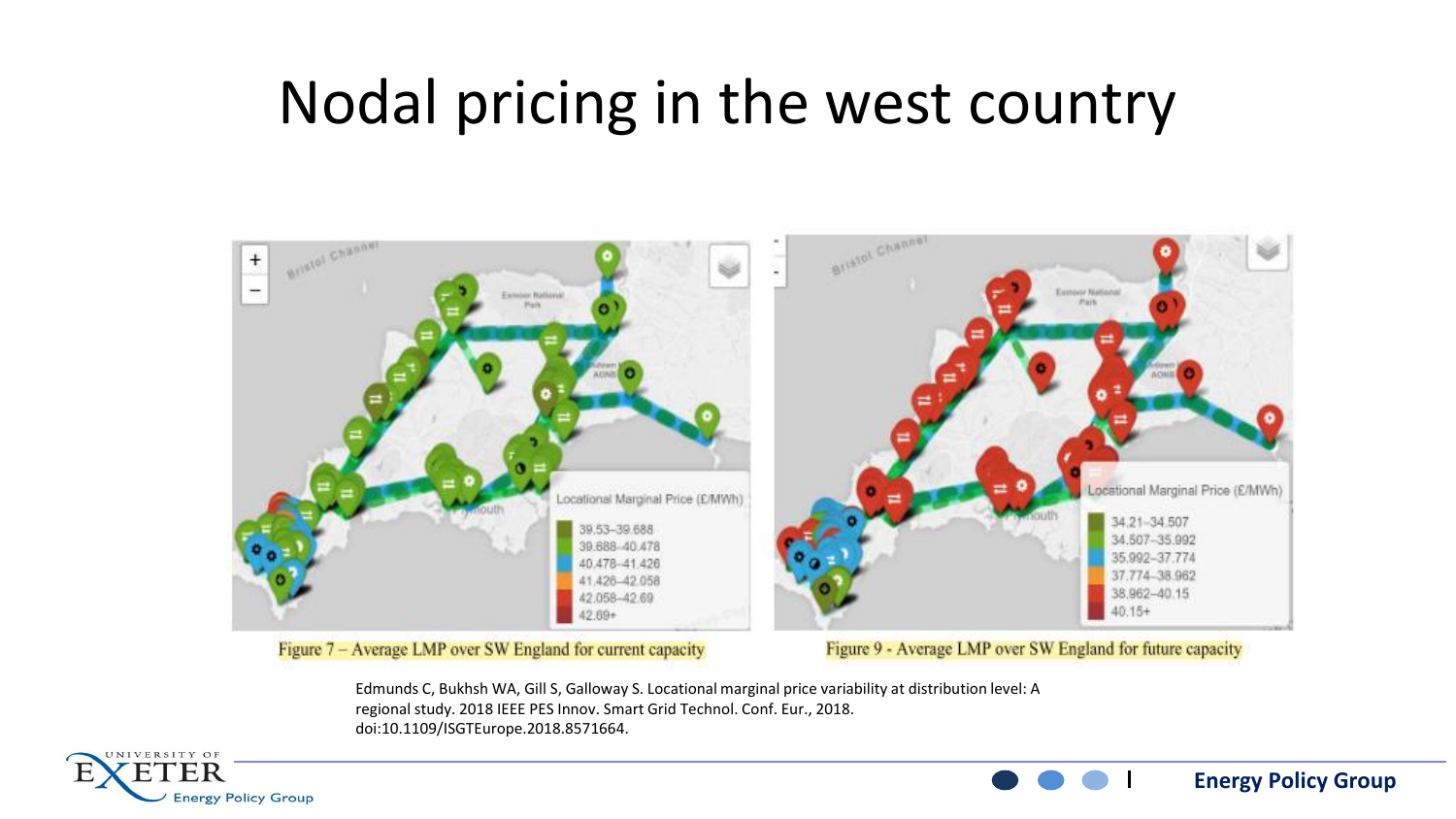#### Constraint map



National Grid ESO. Roadmap to 2025 2021.

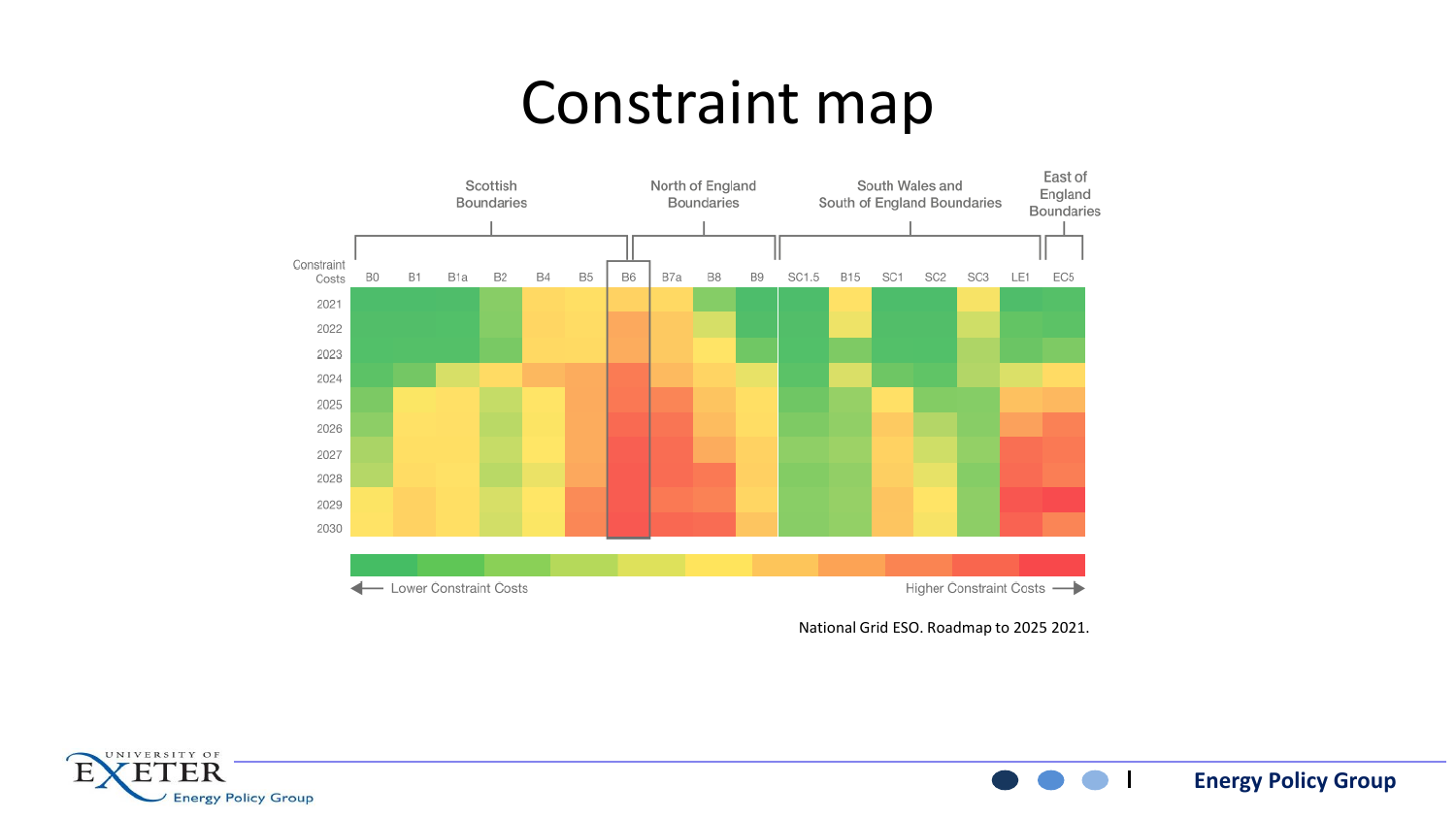#### Modelling outputs on LCOE vs. Whole system costs: Insights from the Re-Costing Project

#### **TODAY: LEVELISED COST**

#### **TOMORROW: WHOLE SYSTEM COSTS**



#### Revealing different outcomes for all forms of demand and flexibility assets and generation assets, showing LCOE is not able to reflect the overall value or cost to the system

Sandys L, Pownall T. Building blocks for net zero: Episode 2 2020. Available online: http://www.challenging-ideas.com/wp-content/uploads/2021/02/FINAL-DOC-HR-1.pdf

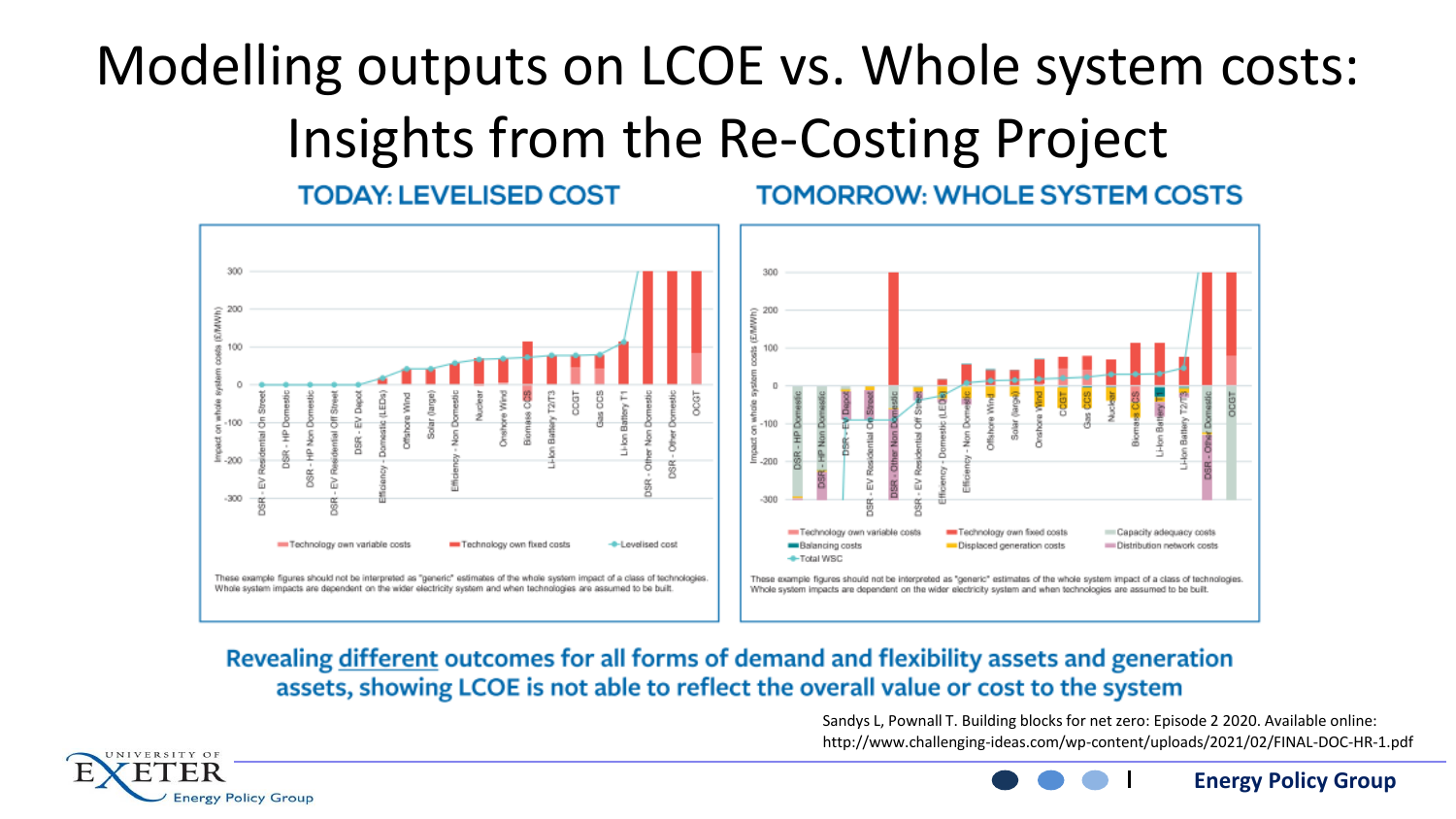### Modelling outputs from the ReCosting Project: The potential revenue streams for a depot-based EV if able to provide services to the market

| <b>WESC component</b>         | <b>Value per MWh</b> | Value per van per<br>year |
|-------------------------------|----------------------|---------------------------|
| Technology own variable costs | £0/MWh               | £0                        |
| Technology own fixed costs    | £0/MWh               | £0                        |
| Capacity adequacy costs       | -£10/MWh             | $-E56$                    |
| <b>Balancing costs</b>        | $-E0.01/MWh$         | $-£0.06$                  |
| Displaced generation costs    | -£5/MWh              | $-E28$                    |
| Distribution network costs    | £75/MWh              | $-E420$                   |
| <b>Total WESC</b>             | £90/MWh              | £504                      |

#### WESC components for depot-based electric vehicles **Figure 8**

Sandys L, Pownall T. Building blocks for net zero: Episode 2 2020. Available online: http://www.challenging-ideas.com/wp-content/uploads/2021/02/FINAL-DOC-HR-1.pdf

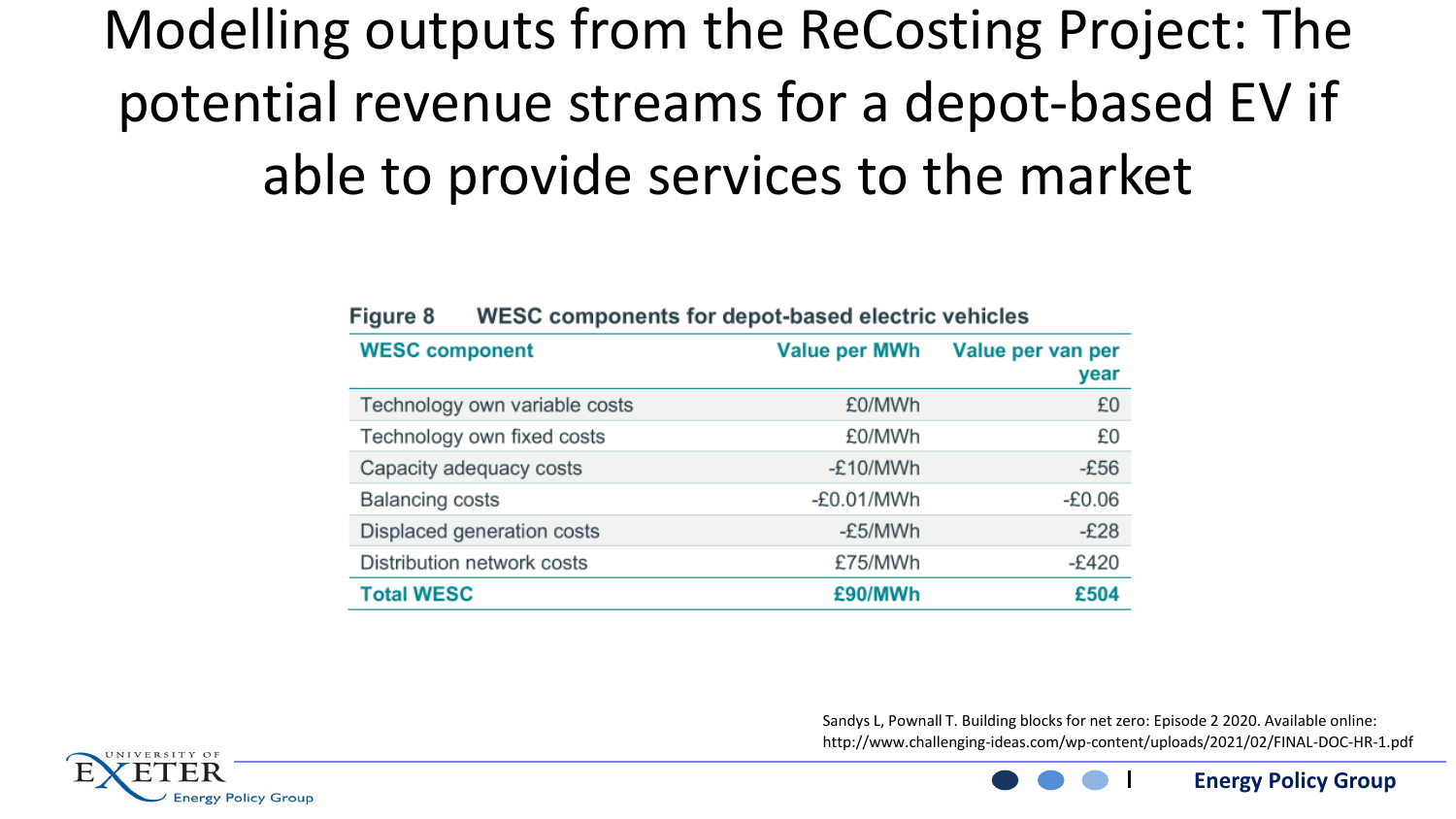#### Replacement of the capacity mechanism with a strategic reserve + Decentralised reliability option scheme

- Not aligned with net zero
	- The decision not to exclude coal.
	- Amortising CCGT
	- Limited scope for the financing of new builds
	- Treatment of DSR
	- Treatment of VRE
	- Undermining flexible generation/services
	- Set up for large-scale participants
	- Energy efficiency

Total funding allocation for DSR, Storage and CCGT in Capacity Market Auctions between 2015-2019. (£m)